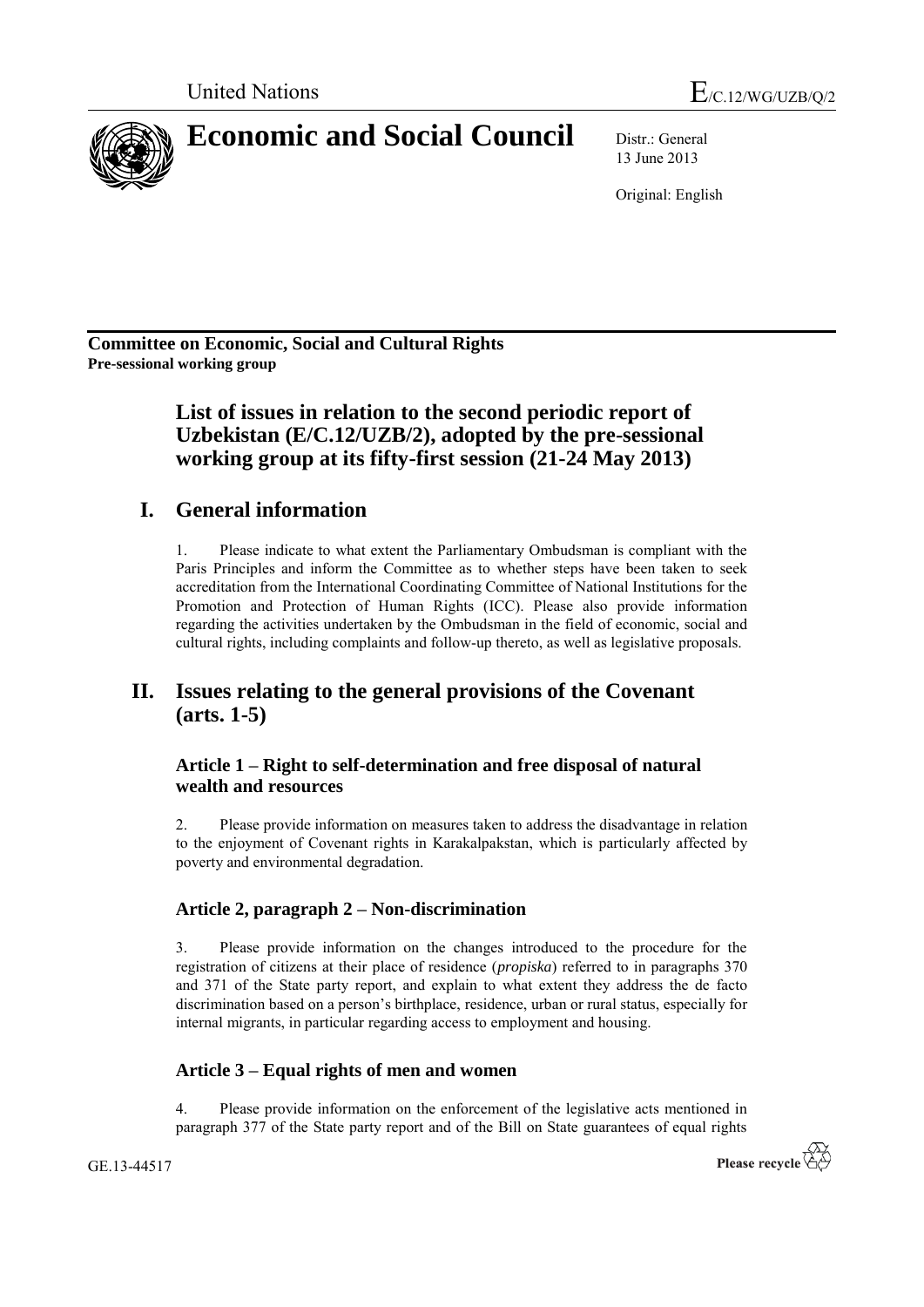and equal opportunities for men and women, if adopted, as well as on their impact on women's equal enjoyment of economic, cultural and social rights.

## **III. Issues relating to the specific provisions of the Covenant (arts. 6-15)**

#### **Article 6 – The right to work**

5. Please provide information on the impact of measures taken to reduce unemployment and underemployment in the State party, especially among women and in the rural areas. Please also explain to what extent the introduction of the 2008 regulation on the procedure for reserving jobs for several vulnerable groups, as described in paragraph 484 of the State party report, has led to securing regular employment for them.

#### **Article 7 – The right to just and favourable conditions of work**

6. Please indicate whether the current minimum wage level ensures an adequate standard of living for the workers concerned and their families. Please also provide information on the impact of the measures taken to ensure the enforcement of the minimum wage as well as on the status of the draft Act on remuneration of work mentioned in paragraph 558 of the State party report.

7. Please provide information on the measures taken or envisaged with a view to abolishing the quotas imposed on local administrations for the production of cotton, a system which is not only a violation in itself of a farm owner's free choice of work, but also leads to forced labour, child labour and unfavourable conditions of work. Please provide information on court cases relating to violations of labour rights in cotton plantations and on sentences handed down.

8. Please elaborate on the measures taken by the State party, and the impact thereof, to address the root causes of the migration of a considerable number of workers from the State party to neighbouring countries and explain the measures taken by the State party to prevent these workers falling into situations of servitude or slavery. Please also inform the Committee as to the extent to which the new regulations introduced to fight against trafficking constitute an obstacle to labour migration.

9. Please provide updated information on the percentage of workers employed in the informal economy and on the percentage of companies falling into the category of "small enterprises" operating in the informal economy. Are "small enterprises" subject to inspections by the State Public Health Inspectorate and the State Legal Inspectorate of Labour? Please provide information, including statistical data, on the impact of the enforcement of the 2007 Administrative Liability Code, mentioned in paragraph 478 of the State party report, on businesses and the protection of the right of workers in the informal economy to just and favourable conditions of work.

10. Please indicate how the principle of equal pay for work of equal value is protected in the State party's legislation and in practice.

#### **Article 9 – The right to social security**

11. Please provide information on the eligibility requirement for the various social security schemes in the State party, and indicate which are based on contributions. Please also provide the percentage of the population covered by each scheme, together with information on the assistance and services available to those who are not covered by the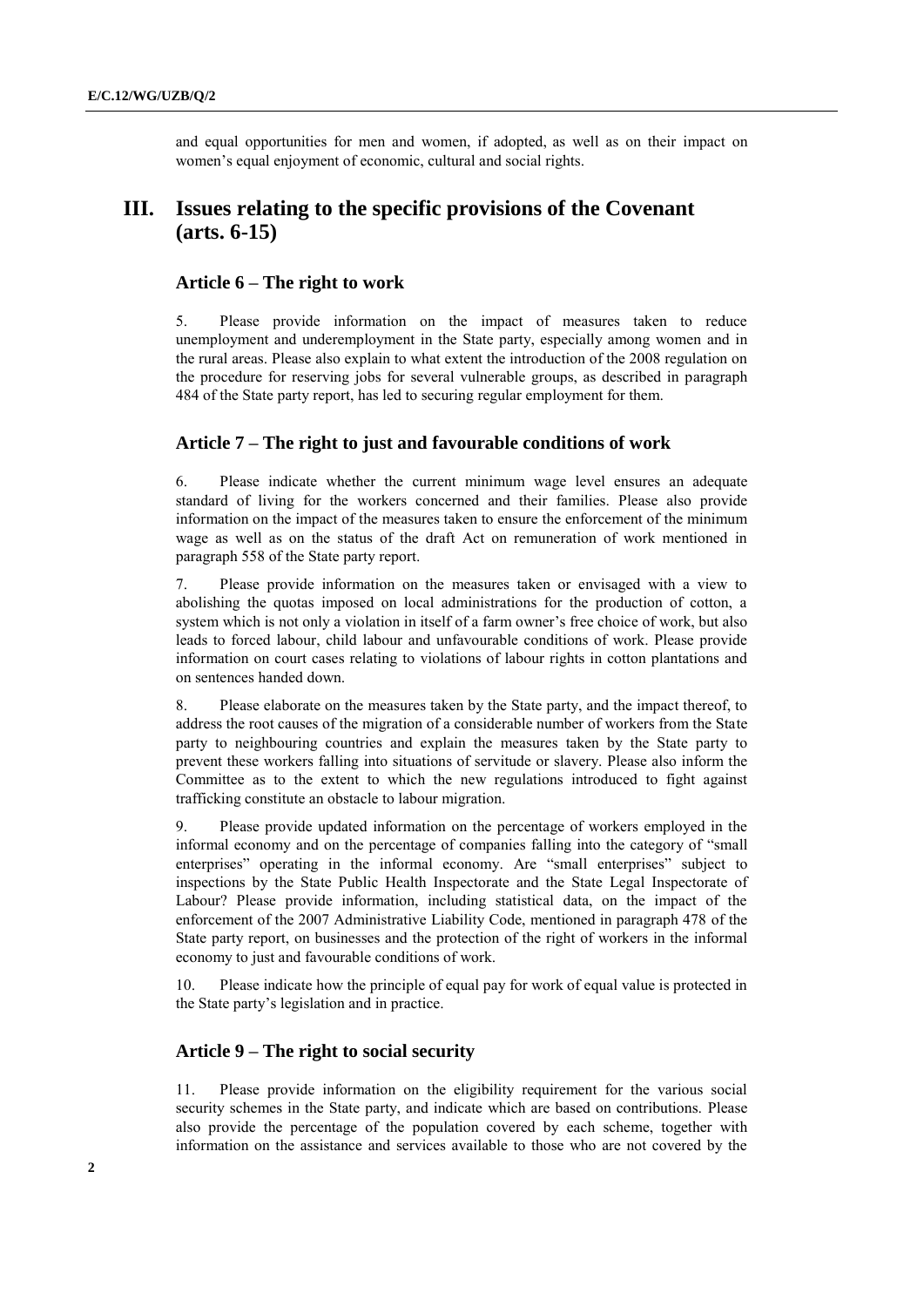social security system. Please explain to what extent the revised amounts of social security benefits, as indicated in the State party report, enable an adequate standard of living for the recipients and their families.

#### **Article 11 – The right to an adequate standard of living**

12. Please provide data, disaggregated by sex, region and district, and year, on the percentage of the population living under the poverty line. Please provide information on measures taken to combat poverty in small towns, in rural areas, in some regions such as the Fergana region, and among families who do not own land plots and are forced to take up seasonal agriculture work.

13. Please provide information on the measures taken to implement the Committee's recommendation on rural development and agrarian reform. Please inform the Committee as to how the allocation of farming land parcels, mentioned in paragraph 497 of the State party report, has been carried out, and of the conditions attached to these allocations.

14. Please clarify the information provided in paragraph 744 of the State party in relation to forced evictions without the provision of alternative accommodation, which is not in conformity with article 11 of the Covenant and general comment No. 7 of the Committee on forced evictions. Please also provide statistical data on homelessness in the State party.

#### **Article 12 – The right to physical and mental health**

15. Please provide information on measures taken by the State party to prevent and alleviate food-borne diseases as well as to address the increasing prevalence of overweight among the population.

16. Referring to the 2008 Ministry of Health Order N. 403 on the "improvement of drug-related assistance", please provide information on the availability and accessibility of treatment for drug addiction. Please also provide similar information on smoking cessation support programmes in the State party.

17. Please provide information on the impact of measures taken to improve water and sanitation management in the State party, including on dialogues with neighbouring countries in this regard. Please provide information on the steps taken to address contamination of soil and water as a result of extensive use of chemicals in agriculture. Please also inform the Committee of the measures taken to mitigate the impact of environmental pollution on the health of the State party's population.

#### **Articles 13 and 14 – The right to education**

18. Please provide updated statistical data, disaggregated by sex, rural and urban areas, on enrolment rates at the various levels of education. Please also inform the Committee of the impact of measures taken, such as the building of new education infrastructure, on access to secondary education, vocational training programmes, and higher education, in particular for women.

#### **Article 15 – Cultural rights**

19. Please indicate to what extent an inventory of the State party's cultural heritage has been made and whether protection policies have been implemented following the adoption